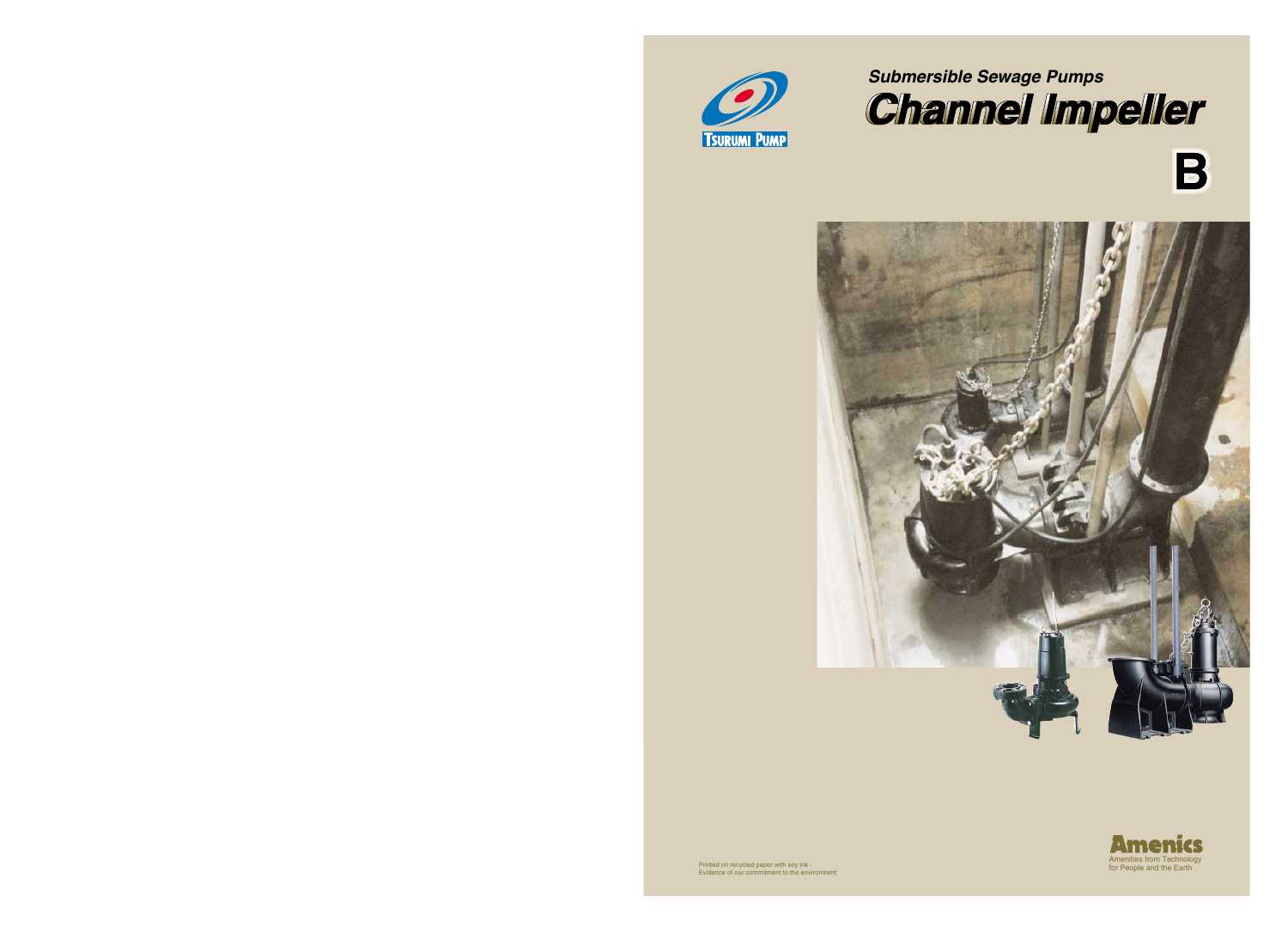## **AUTO-ALTERNATION MODEL**

## **MODEL NUMBER DESIGNATION**

## **DRY PIT MODEL**

**AUTOMATIC MODEL**

4  $\mathbf{A}$  1

## **GUIDE RAIL FITTING SYSTEM**





✻ Primary operation and secondary operation are repeated alternately. ✻ Both primary and secondary operations are performed simultaneously when water has risen to an abnormal level.

The impeller is semi-open or shrouded type with one or two vanes. It has a wide channel extending from inlet to exit, which allows the pump to pass the solid matters from inflow to discharge



Circle Thermal Protector

Stuffing Box



Potting Epoxy Resin

> The auto-alternation model is used along with an automatic model. The combinational use of these two pumps enables each pump to operate alternately without control panel.

> The auto-alternation model has three floats and can be identified by the suffix "W". Refer to standard specifications for availability and model numbers. It is available in the same output range of the automatic pumps.

## **Oil Lifter (Patented)**

A stainless steel, electrode type leakage sensor is standardized for large pumps of 22kW or over (ex-

The Oil Lifter was developed as a lubricating device for the mechanical seal. Utilizing the centrifugal force of the shaft seal, the Oil Lifter forcibly supplies lubricating oil to the mechanical seal and continues to supply the oil to the upper seal faces even if lubricant falls below the rated volume. This amazingly simple device is not only reliably lubricates and cools down, but also retains the stable shaft seal effect and extends the inspection term.

**Impeller**

with minimal blockage.



## impeller that minimize clogging, winding, and other into very part of the pumps for highly reliable operation.

## **Tsurumi B-series, the basic sewage pumps with channel** foreign matter-related trouble. Years of know-how are built

## **Cable Entry**

Every cabtyre cable has an anti-wicking block at the cable entry section on the pump. This mechanism is such that a part of each conductor is stripped back and the part is sealed by molded rubber or epoxy potting which has flowed in between each strand of the

conductor. This unique feature prevents wicking along the strand of the conductor itself.

## **Motor**

The motor is a dry-type, squirrel-cage induction motor, housed in a watertight casing, and conforms to insulation classes B, E or F. In each of these insulation classes, all standard pumps can be used in ambient temperatures up to 40°C.

## **Shaft**

The high-tensile stainless steel shaft used on all pumps is designed to have adequate strength for the transmission of the full load. It is supported by C3 type, high-quality, deep-groove ball bearings.

## **Leakage Sensor**

cluding some models). It senses water incursion into the oil chamber and brings the pump to a halt with the help of a control panel.

## **Mechanical Seal**

The mechanical seal with two seal faces containing silicon carbide (SiC) is equipped with the oil chamber. The advantages of the seal are two-fold, it eliminates spring failure caused by corrosion, abrasion or fouling which prevents the seal faces from closing properly, and prevents loss of cooling to the lower seal faces during run-dry conditions which causes the lower seal faces to fail.

## **Motor Protector**

Each pump up to 7.5kW as standard has a built in auto-cut, self-resetting Circle Thermal Protector (CTP). Integrated in the motor housing, the CTP directly cuts the motor circuit if excessive heat builds up or an overcurrent caused by an electrical or mechanical failure occurs.



A Miniature Thermal Protector (MTP) is embedded in each winding of the motor. These MTPs are connected in series, and their wires are led out of the motor. Should the winding temperature rise to the actuating temperature, the bimetal strip opens to cause the control panel to shut the power supply.



**Miniature Thermal Protector** 

The automatic model has an integral control circuit and two float switches that operate at a low voltage. It operates automatically in response to the change in water levels. As it has a Circle Thermal Protector (CTP) integrated into the motor to protect the motor from overload or overheating, it is not required to provide an extra motor

protection circuit in the starter panel.

This model can be identified by the suffix "A" . Refer to the standerd specifications for availability and model

numbers.

## $\mathbf{A}$  1

The advantage of dry pit model is that it will not be damaged by flooding, as it is constructed with a submersible pump.

Tsurumi can provide the dry pit model as option for the whole range of B-series pumps.

The water jacket covers whole part of the motor. It efficiently cools the motor for continuous operations.

The guide rail fitting system connects the pump to and from the piping easily just by lowering and hoisting the pump, allowing easy maintenance and inspection without the need to enter the sump.

Pump models used in combination with the guide rail fitting system can be identified by the prefix "TOS or TO" and "TS". Refer to standard specifications for availability and model numbers.

## **TOS and TO**

The TOS/TO is the standard guide rail fitting system made of cast-iron and is compatible with cast-iron pumps.



## **TS**

This compact guide rail fitting system is ideal for installing in prefabricated lift stations. Its discharge flange is compatible with major flange standards including ANSI 150lb, BS PN10 and DIN PN10.

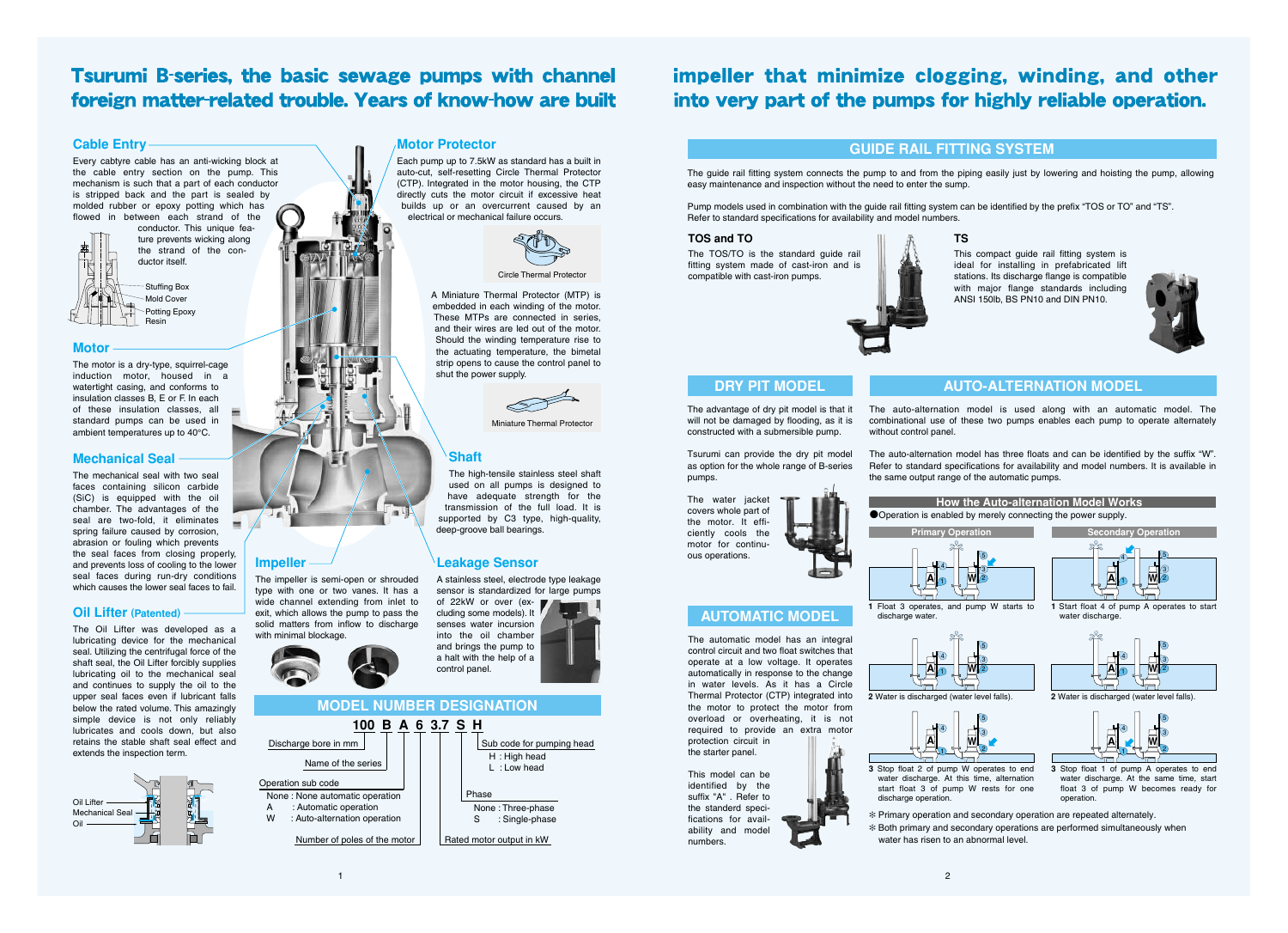Enough absorption can not be expected in the city center where the ground is covered by concrete. Occasional flood occurs often when a local heavy rain comes. In such case, large capacity B-series pumps play an active role.



Because of its robust construction, B-series pumps are sometimes used for dewatering in construction site. Compact shape allows high portability comparing against the horizontal pump which requires a firm installation foundation work. In such case, some pump parts are changed its material into harder materials.



B-series pumps being used for a temporary installation during rainy season. It is used to pump up water of branch river to the main stream when the water level of main stream becomes higher than that of the branch river.





In the shipyard, B-series pumps, which are operated by fully-automatic control, work for level control and dry up. For sea water, sacrificial anodes are applied.



As it is silent during operation owing to it's underwater operation, B-series pumps are often used at the basement of buildings in the city area.

**B-series is the Basic of Submersible Sewage Pumps** using for all the society fundamentals. Durable and **High Quality Products can be used for various kinds** of field.



B-series pumps are working in many sewage treatment plants throughout Japan because of their excellent reputations. As durable motor is tough enough against frequent ON/OFF, automatic unattended operation by central control is available.

Even if the condition is very severe, sewage pumps are required to have high and steady performance. Tsurumi B-series pumps can give a solution for this problem.





While in overseas, Tsurumi has a lot of sales records with B-series pumps, too. Several inventions adopted by the idea seeking better handling produces ease of maintenance and repair for users comparing to other manufacturers. Because of this, Tsurumi pumps have good reputation as the most intimate pump in the world.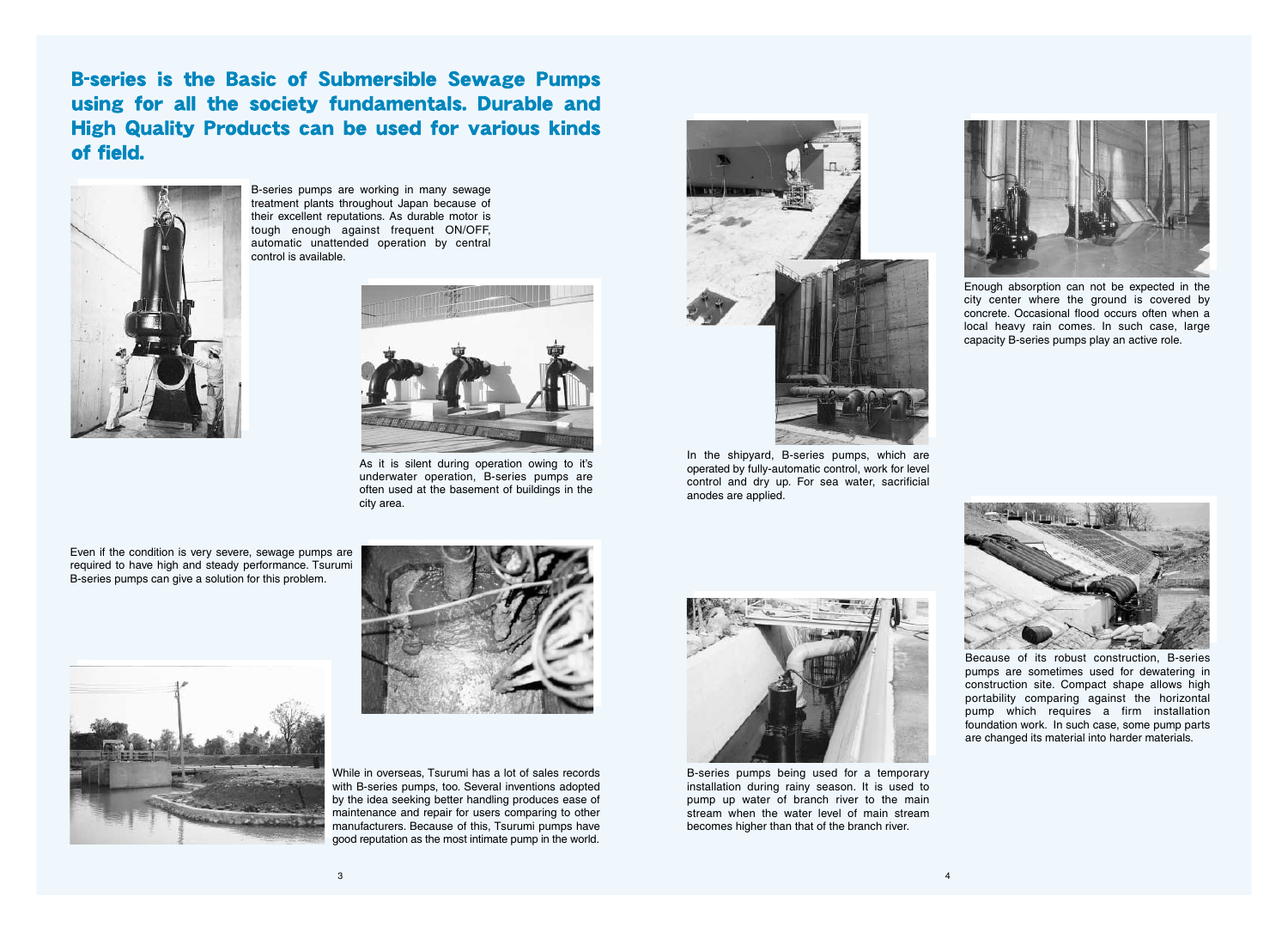|              |                   |          | <b>Standard Model</b> |                           |                          | <b>Automatic Model</b>                                                       |                   |                          | <b>Auto-Alternation Model</b> |                               |                                         | Speed                                                | Solids                    |   |              |                                                                                                                          | Dimensions LXH mm  |                                                        |                                    |           |          | Dry Weight *3 kg |          |                                                     |
|--------------|-------------------|----------|-----------------------|---------------------------|--------------------------|------------------------------------------------------------------------------|-------------------|--------------------------|-------------------------------|-------------------------------|-----------------------------------------|------------------------------------------------------|---------------------------|---|--------------|--------------------------------------------------------------------------------------------------------------------------|--------------------|--------------------------------------------------------|------------------------------------|-----------|----------|------------------|----------|-----------------------------------------------------|
| <b>Curve</b> | Discharge         |          |                       |                           |                          |                                                                              |                   |                          |                               |                               |                                         |                                                      | $(S.S.)$ Starting Passage |   | <b>Cable</b> | <b>Standard Model</b>                                                                                                    |                    |                                                        | Automatic & Auto-Alternation Model |           |          |                  |          | Standard Model   Automatic & Auto-Alternation Model |
| No.          | <b>Bore</b><br>mm | Free     |                       | <b>Guide Rail Fitting</b> | Free                     | <b>Guide Rail Fitting</b>                                                    |                   | Free                     |                               | <b>Guide Rail Fitting</b>     | Output Phase 50Hz/60Hz Method 50Hz/60Hz |                                                      |                           |   | Code         | Free                                                                                                                     | Guide Rail Fitting |                                                        | Free Guide Rail Fitting            |           | Free     | Guide Rail       | Free     | Guide Rail                                          |
|              |                   | Standing | <b>TOS</b>            | <b>TS</b>                 | Standing                 | <b>TOS</b>                                                                   | <b>TS</b>         | Standing                 | <b>TOS</b>                    | <b>TS</b>                     |                                         | $min-1$                                              |                           |   |              | Standing   TOS                                                                                                           | TS                 | $\sqrt{\frac{3}{100}}$ Standing $\sqrt{\frac{1}{100}}$ |                                    | <b>TS</b> | Standing | Fitting          | Standing | Fitting                                             |
|              | 50                | 50B2.4S  | TOS50B2.4S            | TS50B2.4S                 | $\overline{\phantom{a}}$ |                                                                              | $\hspace{0.05cm}$ | $\overline{\phantom{m}}$ |                               | $\hspace{0.05cm}$             |                                         | 0.4 Single 3000/3600 Capacitor $35\times22/$         |                           |   |              | a   $340 \times 453$   $556 \times 511$   $333 \times 511$                                                               |                    |                                                        | $\hspace{0.05cm}$                  |           | 25       | 24               |          |                                                     |
|              | 50                | 50B2.    | TOS50B2.              | TS50B2.4                  | $\hspace{0.05cm}$        |                                                                              |                   |                          |                               | $\overbrace{\phantom{12333}}$ | 0.4                                     | Three 3000/3600 D.O.L.                               | $35\times22/35$           |   |              | $\mathbf{A}$   340 × 420   556 × 477   333 × 477                                                                         |                    |                                                        |                                    |           | 23       | 22               |          |                                                     |
|              | 50                |          |                       |                           |                          | 50B2.75S   TOS50B2.75S   TS50B2.75S   50BA2.75S   TOS50BA2.75S   TS50BA2.75S |                   |                          |                               |                               |                                         | 0.75   Single 3000/3600   Capacitor   21 $\times$ 25 |                           |   |              | $5$  a(b <sup>*1</sup> ) 405×523 621×566 398×566 405×580 621×623 398×623  32                                             |                    |                                                        |                                    |           |          | 30               | 34       | 32                                                  |
|              | 50                | 50B2.75H |                       |                           |                          |                                                                              |                   |                          | 50BW2.75H   TOS50BW2.75H      | TS50BW2.75H                   |                                         | 0.75   Three   3000/3600   D.O.L.   21×25            |                           | 6 |              | $\mathsf{A}$  405 $\times$ 415  621 $\times$ 458  398 $\times$ 458  433 $\times$ 496  623 $\times$ 539  400 $\times$ 539 |                    |                                                        |                                    |           | -24      | 23               | 25       | 24                                                  |
|              | 50                | 50B2.75  | TOS50B2.75            | TS50B2.75                 | 50BA2.75                 | TOS50BA2.75                                                                  | <b>TS50BA2.75</b> | 50BW2.75                 | TOS50BW2.75                   | TS50BW2.75                    |                                         | $\vert$ 0.75   Three   3000/3600   D.O.L.            | $45\times20/51\times23$   |   |              | A $ 405\times439 621\times479 398\times479 433\times520 623\times560 400\times560 $                                      |                    |                                                        |                                    |           | 25       | 24               | 26       | -25                                                 |



# Discharge Bore<br>**80 · 100**<sub>mm</sub>

rmance Curves<br>
The Serves<br>
The Serves<br>
The Serves<br>
The Serves<br>
The Serves<br>
The Serves<br>
The Serves<br>
The Serves<br>
The Serves<br>
The Serves<br>
The Serves<br>
The Serves<br>
The Serves<br>
The Serves<br>
The Serves<br>
The Serves<br>
The Serves<br>
The

**Performance Curves** 

Discharge Bore<br>50mm



■**Performance Curves**

## ■**Dimensions**









34



## 20 10 0



## ■**Standard Specifications 50mm**



L

|       |                   |          | <b>Standard Model</b>                  |                           |                                  | <b>Automatic Model</b> |                                                                                 |                          | <b>Auto-Alternation Model</b> |                           |                | Speed                            | Solids                            |       |           |      |                                               |           | Dimensions LXH mm                  |                    |                                                                                                                                 |          | Dry Weight *3 kg |          |                                    |
|-------|-------------------|----------|----------------------------------------|---------------------------|----------------------------------|------------------------|---------------------------------------------------------------------------------|--------------------------|-------------------------------|---------------------------|----------------|----------------------------------|-----------------------------------|-------|-----------|------|-----------------------------------------------|-----------|------------------------------------|--------------------|---------------------------------------------------------------------------------------------------------------------------------|----------|------------------|----------|------------------------------------|
| Curve | Discharge         |          |                                        |                           |                                  |                        |                                                                                 |                          |                               |                           |                | (S.S.)                           | Starting Passage                  | Cable | $ $ Cable |      | <b>Standard Model</b>                         |           | Automatic & Auto-Alternation Model |                    |                                                                                                                                 |          | Standard Model   |          | Automatic & Auto-Alternation Model |
| No.   | <b>Bore</b><br>mm | Free     |                                        | <b>Guide Rail Fitting</b> | Free                             |                        | <b>Guide Rail Fitting</b>                                                       | Free                     |                               | <b>Guide Rail Fitting</b> | Output   Phase | 50Hz/60Hz   Method   50Hz/60Hz   |                                   |       | Code      | Free | Guide Rail Fitting                            |           | Free                               | Guide Rail Fitting |                                                                                                                                 | Free     | Guide Rail       | Free     | Guide Rail                         |
|       |                   | Standing | <b>TOS</b>                             | <b>TS</b>                 | Standing                         | <b>TOS</b>             | <b>TS</b>                                                                       | Standing                 | <b>TOS</b>                    | <b>TS</b>                 |                | $min^{-1}$                       | mm                                |       |           |      | Standing   TOS                                | <b>TS</b> | Standing   TOS                     |                    | <b>TS</b>                                                                                                                       | Standing | Fitting          | Standing | Fitting                            |
|       | 80                | 80B21.5  | TOS80B21.5                             | TS80B21.5                 | 80BA21.5                         | TOS80BA21.5            |                                                                                 |                          |                               | TS80BW21.5                |                | 1.5   Three   3000/3600   D.O.L. | 49×41/<br>49×35                   |       |           |      |                                               |           |                                    |                    | A $ 446\times536 668\times586 515\times586 485\times630 707\times680 554\times680 $                                             | 36       | 34               | 40       | 38                                 |
|       | 100               | 100B42.2 | TOS100B42.2                            | TS100B42.2                |                                  |                        | 100BA42.2   TOS100BA42.2   TS100BA42.2   100BW42.2   TOS100BW42.2   TS100BW42.2 |                          |                               |                           |                | 2.2   Three   1500/1800   D.O.L. | $47\times53/47$                   |       |           |      |                                               |           |                                    |                    | 6 $ A(B^{*2}) $ 596 $\times$ 616   754 $\times$ 631   599 $\times$ 631   602 $\times$ 733   760 $\times$ 748   605 $\times$ 748 | 68       | 64               | 78       | 74                                 |
|       | 100               | 100B43.7 | TOS100B43.7                            | TS100B43.7                |                                  |                        | 100BA43.7   TOS100BA43.7   TS100BA43.7   100BW43.7   TOS100BW43.7   TS100BW43.7 |                          |                               |                           |                | 3.7 Three   1500/1800   D.O.L.   | $81 \times 53/$<br>$81 \times 47$ |       |           |      |                                               |           |                                    |                    | 6   $B(C^{*2})$   602×690   760×700   605×700   602×863   760×873   605×874                                                     | -84      | 80               | 94       | 90                                 |
|       | 100               |          | 100B43.7H   TOS100B43.7H   TS100B43.7H |                           |                                  |                        |                                                                                 |                          |                               |                           |                | 3.7 Three   1500/1800   D.O.L.   | $35\times62/35\times55$           |       |           |      | 6   $B(C^{*2})$   603×666   761×681   606×681 |           |                                    |                    | $\hspace{0.05cm}$                                                                                                               | 82       | 78               |          |                                    |
|       | 100               | 100B45.5 | TOS100B45.5                            | TS100B45.5                | $\overbrace{\phantom{aaaaa}}^{}$ |                        |                                                                                 |                          |                               |                           |                | 5.5   Three   1500/1800   D.O.L. | $40\times51/40\times43$           |       |           |      | $\text{D}$  687×908  905×906  709×906         |           |                                    |                    |                                                                                                                                 | 147      | 140              |          |                                    |
|       | 100               | 100B47.5 | TOS100B47.5                            | TS100B47.5                | $\overline{\phantom{a}}$         |                        |                                                                                 | $\overline{\phantom{a}}$ | $\sim$                        |                           |                | 7.5   Three   1500/1800   D.O.L. | $40\times61/40\times54$           |       | E.        |      | $ 687\times929 905\times927 709\times927 $    |           | $\hspace{0.05cm}$                  | $\hspace{0.05cm}$  | $\hspace{0.1mm}-\hspace{0.1mm}$                                                                                                 | 169      | 162              |          |                                    |

\* 1 100〜120V \* 2 200〜240V

\* 3 All weights excluding cable Weights of guide rail fitting model excluding duckfoot bend

## ■**Standard Specifications 80**・**100mm**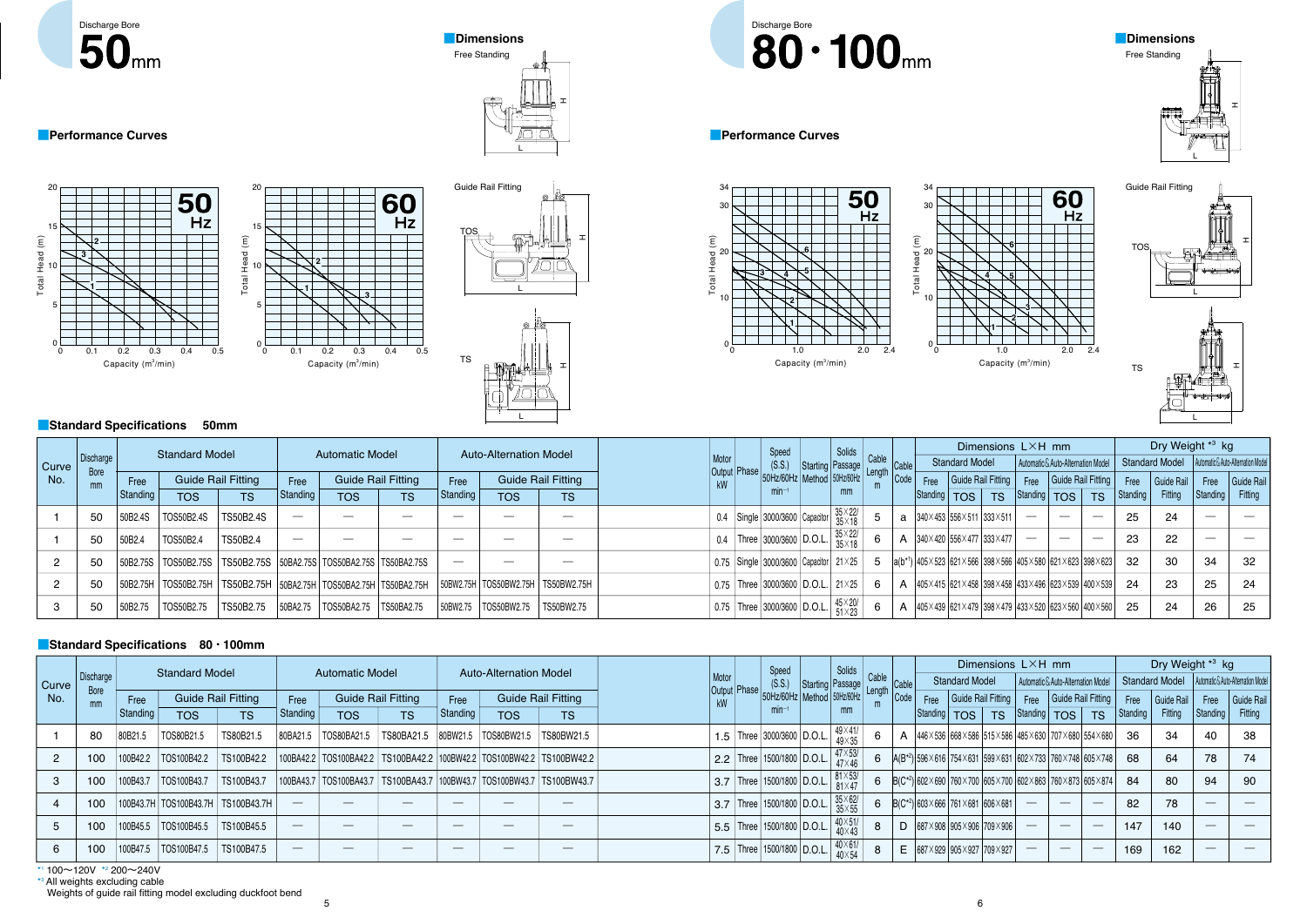



| Curve | Discharge  |                  | Model                               | Motor          |       | Speed<br>(S.S.)         |        | Solids<br>Starting   Passage | Cable       | Cable |                  | <b>Dimensions</b><br>$L \times H$ mm |                  | Dry Weight *2<br>kg                 |
|-------|------------|------------------|-------------------------------------|----------------|-------|-------------------------|--------|------------------------------|-------------|-------|------------------|--------------------------------------|------------------|-------------------------------------|
| No.   | Bore<br>mm | Free<br>Standing | <b>Guide Rail</b><br><b>Fitting</b> | Output  <br>kW | Phase | 50Hz/60Hz<br>$min^{-1}$ | Method | 50Hz/60Hz<br>$mm*1$          | Length<br>m | Code  | Free<br>Standing | <b>Guide Rail</b><br>Fitting         | Free<br>Standing | <b>Guide Rail</b><br><b>Fitting</b> |
| 1     | 150        | 150B63.7         | TOS150B63.7                         | 3.7            | Three | 1000/1200               | D.O.L. | 70/55                        | 6           | D     | 838×903          | 1023×926                             | 188              | 158                                 |
| 2     | 150        | 150B47.5H        | TOS150B47.5H                        | 7.5            | Three | 1500/1800               | D.O.L. | 75/70                        | 8           | E     | 834×952          | 1028×976                             | 210              | 180                                 |
| 3     | 150        | 150B47.5L        | TOS150B47.5L                        | 7.5            | Three | 1500/1800               | D.O.L. | 60/50                        | 8           | E     |                  | 871×1085 1065×1030                   | 200              | 175                                 |
| 4     | 150        | 150B411          | TOS150B411                          | 11             | Three | 1500/1800 Star-Delta    |        | 75                           | 8           | F     |                  | 895×1098 1089×1052                   | 250              | 220                                 |
| 5     | 150        | 150B415          | TOS150B415                          | 15             | Three | 1500/1800 Star-Delta    |        | 75                           | 8           | G     |                  | 895×1168 1089×1122                   | 270              | 240                                 |
| 6     | 150        | 150B422          | TOS150B422                          | 22             | Three | 1500/1800 Star-Delta    |        | 75                           | 10          | P     |                  | 898×1222 1092×1181                   | 327              | 298                                 |
| 7     | 150        | 150B437          | TO150B437                           | 37             | Three | 1500/1800   Star-Delta  |        | 40×72/<br>$40\times50$       | 10          | Q     |                  | 1085×1548 1306×1380                  | 640              | 540                                 |

| Curve | Discharge         |                  | Model                        | Motor        |              | Speed<br>(S.S.)         |       | <b>Solids</b><br>Starting   Passage | Cable       | Cable         |                     | <b>Dimensions</b><br>$L \times H$ mm |                  | Dry Weight *3<br>kg   |
|-------|-------------------|------------------|------------------------------|--------------|--------------|-------------------------|-------|-------------------------------------|-------------|---------------|---------------------|--------------------------------------|------------------|-----------------------|
| No.   | <b>Bore</b><br>mm | Free<br>Standing | <b>Guide Rail</b><br>Fitting | Output<br>kW | Phase        | 50Hz/60Hz<br>$min-1$    |       | Method 50Hz/60Hz<br>$mm*1$          | Length<br>m | Code          | Free<br>Standing    | <b>Guide Rail</b><br>Fitting         | Free<br>Standing | Guide Rail<br>Fitting |
|       | 200               | 200B47.5         | TO200B47.5                   | 7.5          | <b>Three</b> | 1500/1800               | D.O.L | $80\times 60/$<br>$100\times50$     | 8           | E             | 926×1085            | 1265×1050                            | 207              | 212                   |
| 2     | 200               | 200B411          | TO200B411                    | 11           | Three        | 1500/1800 Star-Delta    |       | $68\times60/$<br>$65\times58$       | 8           | F             | 926×1131            | 1263×1096                            | 258              | 263                   |
| 3     | 200               | 200B415          | TO200B415                    | 15           | Three        | 1500/1800 Star-Delta    |       | $70\times 60/$<br>$69\times 60$     | 8           | G             |                     | 971×1196 1234×1161                   | 300              | 285                   |
| 4     | 200               | 200B422H         | TOS200B422H                  | 22           | Three        | l 500/1800   Star-Delta |       | 75                                  | 10          | P             |                     | 953×1222 1117×1181                   | 332              | 298                   |
| 5     | 200               | 200B422          | TOS200B422                   | 22           | Three        | 1500/1800   Star-Delta  |       | 75                                  | 10          | P             |                     | 953×1222 1117×1181                   | 323              | 289                   |
| 6     | 200               | 200B437          | TO200B437                    | 37           | Three        | 1500/1800   Star-Delta  |       | 40×77                               | 10          | $ J(Q^{*2}) $ | 1190×1571 1428×1458 |                                      | 670              | 565                   |
| 7     | 200               | 200B455          | TO200B455                    | 55           | Three        | 1500/1800   Star-Delta  |       | 40×110/<br>$45\times90$             | 10          | Κ             |                     | 188×1698 1497×1612                   | 1060             | 1020                  |









## Discharge Bore<br>**200** mm









## ■**Standard Specifications** ■**Standard Specifications**

\* 1 The solids passage of No.4 and No.5 is described by the sphere diameter that can pass through the impeller. \* 2 200〜240V

\* 3 All weights excluding cable

Weights of guide rail fitting model excluding duckfoot bend

\* 1 The solids passage from No.1 to No.6 is described by the sphere diameter that can pass through the impeller.

\* 2 All weights excluding cable

Weights of guide rail fitting model excluding duckfoot bend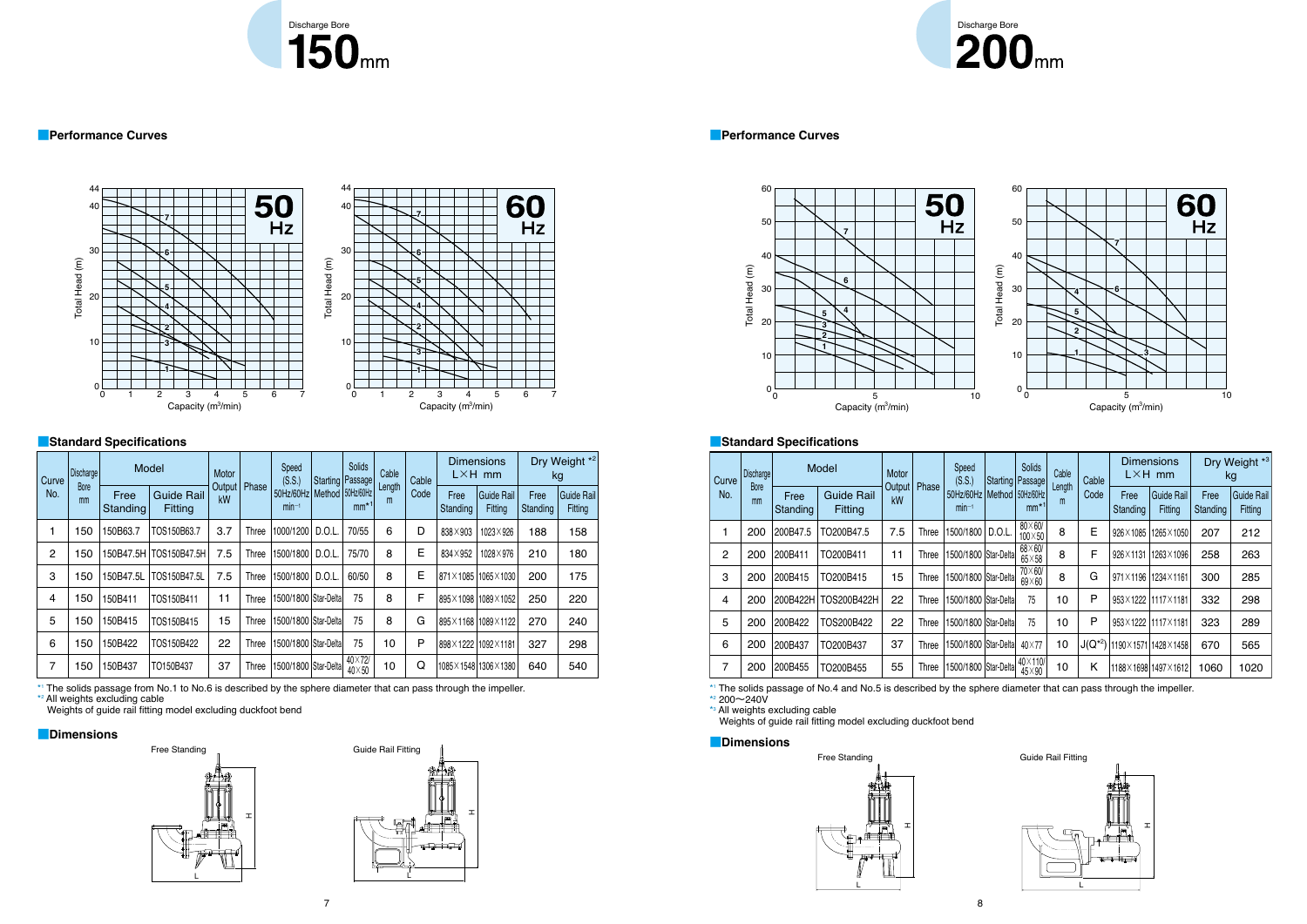

## ■ Performance Curves ■ Performance Curves ■ Performance Curves ■ Performance Curves



| Curve | <b>Discharge</b>  | Model            |                                     | Motor        |       | Speed<br>(S.S.)         | <b>Solids</b><br>Starting Passage | Cable       | Cable |                                     | <b>Dimensions</b><br>$L \times H$ mm | kg               | Dry Weight <sup>*2</sup>     |
|-------|-------------------|------------------|-------------------------------------|--------------|-------|-------------------------|-----------------------------------|-------------|-------|-------------------------------------|--------------------------------------|------------------|------------------------------|
| No.   | <b>Bore</b><br>mm | Free<br>Standing | <b>Guide Rail</b><br><b>Fitting</b> | Output<br>kW | Phase | 50Hz/60Hz<br>$min^{-1}$ | Method 50Hz/60Hz<br>mm            | Length<br>m | Code  | Free<br>Standing                    | Guide Rail<br>Fitting                | Free<br>Standing | <b>Guide Rail</b><br>Fitting |
| 1     | 300               | 300B615          | TO300B615                           | 15           | Three | 1000/1200   Star-Delta  | 140×90/<br>$140\times60$          | 8           |       | $N(O^{*1})$ 1302 × 1314 1666 × 1274 |                                      | 550              | 520                          |
| 2     | 300               | 300B622          | TO300B622                           | 22           | Three | 1000/1200   Star-Delta  | 140×76/<br>$127\times76$          | 10          | J     | 1366 × 1574 1685 × 1577             |                                      | 720              | 615                          |
| 3     | 300               | 300B630          | TO300B630                           | 30           | Three | 1000/1200   Star-Delta  | 130×115/<br>$140\times76$         | 10          | Q     |                                     | 1366×163711685×1640                  | 765              | 635                          |
| 4     | 300               | 300B637          | TO300B637                           | 37           | Three | 1000/1200   Star-Delta  | 140×100/<br>$140\times 65$        | 10          | Q     |                                     | 1366×1644 1685×1647                  | 785              | 660                          |
| 5     | 300               | 300B445          | TO300B445                           | 45           | Three | 1500/1800   Star-Delta  | $60 \times 90$<br>70×76           | 10          | J     | 1348 × 1586 1667 × 1567             |                                      | 785              | 655                          |
| 6     | 300               | 300B645          | TO300B645                           | 45           | Three | 1000/1200   Star-Delta  | $130\times85/$<br>$134\times76$   | 10          | Κ     | 1414×178811778×1721                 |                                      | 1300             | 1230                         |
| 7     | 300               | 300B655          | TO300B655                           | 55           | Three | 1000/1200   Star-Delta  | 105×90/<br>$110\times90$          | 10          | Κ     |                                     | 1414×183311778×1766                  | 1550             | 1500                         |
| 8     | 300               | 300B475          | TO300B475                           | 75           | Three | 1500/1800   Star-Delta  | $60\times80/$<br>$65\times90$     | 10          | Κ     |                                     | 1436×1698 1795×1663                  | 1150             | 1100                         |











## Discharge Bore<br>300mm





| Curve        | Discharge  |                  | Model                        | Motor                |       | Speed<br>(S.S.)         | Solids<br>Starting Passage      | Cable       | Cable |                  | <b>Dimensions</b><br>$L \times H$ mm  |                  | Dry Weight *3<br>kg          |
|--------------|------------|------------------|------------------------------|----------------------|-------|-------------------------|---------------------------------|-------------|-------|------------------|---------------------------------------|------------------|------------------------------|
| No.          | Bore<br>mm | Free<br>Standing | <b>Guide Rail</b><br>Fitting | Output   Phase<br>kW |       | 50Hz/60Hz<br>$min^{-1}$ | Method 50Hz/60Hz<br>$mm *1$     | Length<br>m | Code  | Free<br>Standing | Guide Rail<br>Fitting                 | Free<br>Standing | <b>Guide Rail</b><br>Fitting |
| 1            | 250        | 250B611          | TO250B611                    | 11                   | Three | 1000/1200   Star-Delta  | $80\times68/$<br>$80\times58$   | 8           |       |                  | $M(N^{*2})$ 1203 × 1211 1513 × 1165   | 430              | 390                          |
| $\mathbf{2}$ | 250        | 250B415          | TO250B415                    | 15                   | Three | 1500/1800 Star-Delta    | 73/64                           | 8           | G     |                  | 1146×122811451×1194                   | 420              | 380                          |
| 3            | 250        | 250B622          | TO250B622                    | 22                   | Three | 1000/1200   Star-Delta  | $90 \times 90'$<br>$96\times76$ | 10          | J     |                  | $1313 \times 1565$ 1586 $\times$ 1504 | 665              | 560                          |
| 4            | 250        | 250B430          | TO250B430                    | 30                   | Three | 1500/1800   Star-Delta  | $75\times80/$<br>76×76          | 10          | J     |                  | 1295×151211566×1445                   | 645              | 525                          |
| 5            | 250        | 250B437          | TO250B437                    | 37                   | Three | 1500/1800   Star-Delta  | $63\times80/$<br>$65\times76$   | 10          | Q     |                  | 1295 × 1575 1566 × 1508               | 725              | 600                          |
| 6            | 250        | 250B445          | TO250B445                    | 45                   | Three | 1500/1800   Star-Delta  | $45\times70/$<br>$45\times68$   | 10          | J     |                  | 1313×153711578×1478                   | 695              | 595                          |
| 7            | 250        | 250B455          | TO250B455                    | 55                   | Three | 1500/1800   Star-Delta  | $45\times70/$<br>$45\times68$   | 10          | Κ     |                  | 1293×1698 1586×1635                   | 1100             | 1040                         |
| 8            | 250        | 250B475          | TO250B475                    | 75                   | Three | 1500/1800   Star-Delta  | $35\times75/$<br>$35\times78$   | 10          | Κ     |                  | 1293×1698 1586×1635                   | 1150             | 1090                         |

## ■**Standard Specifications** ■**Standard Specifications**

\* 1 The solids passage of No.2 is described by the sphere diameter that can pass through the impeller.

\* 2 200〜240V

\* 3 All weights excluding cable

Weights of guide rail fitting model excluding duckfoot bend



\* 1 200〜240V

\* 2 All weights excluding cable Weights of guide rail fitting model excluding duckfoot bend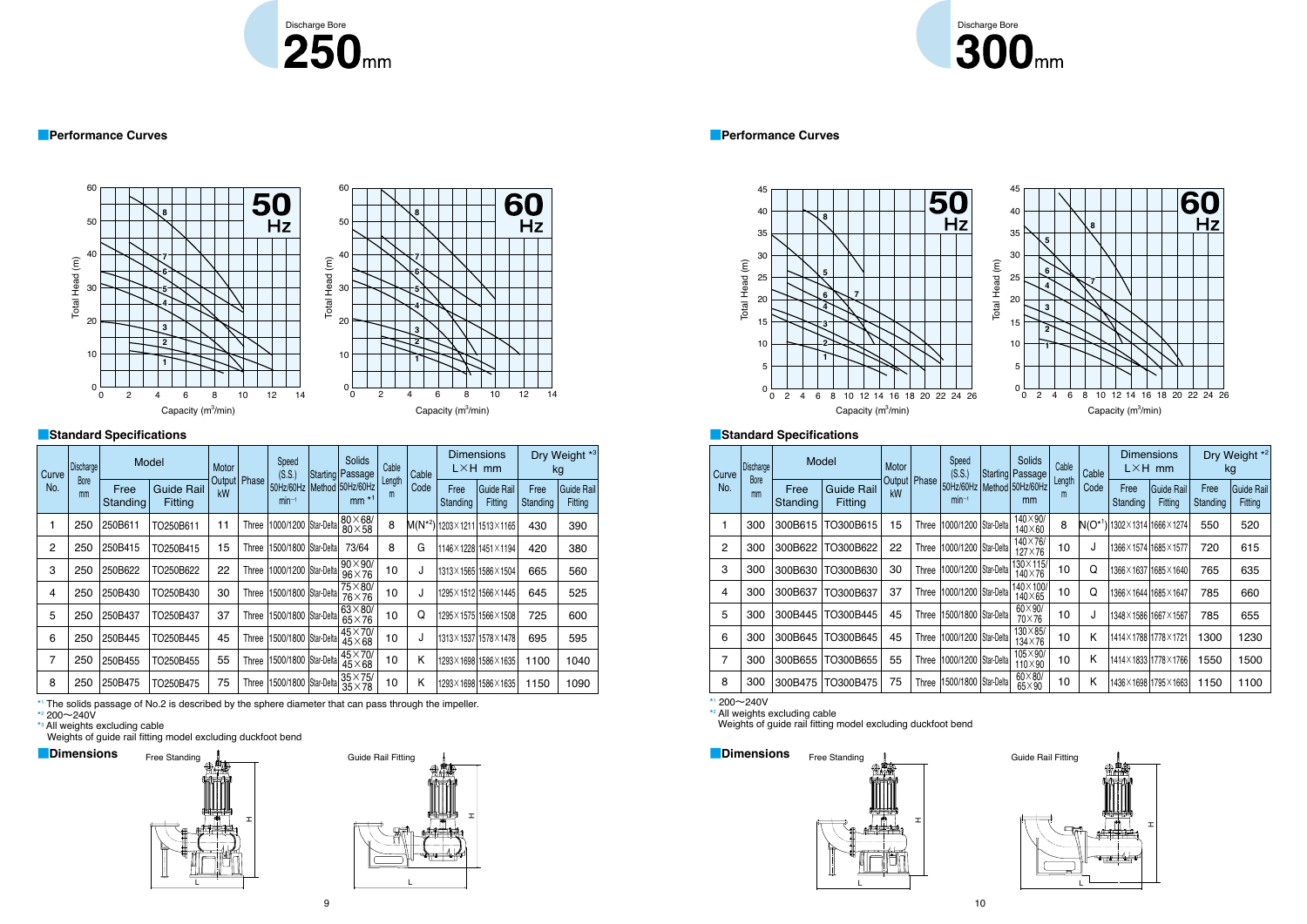

### ■ Performance Curves ■ Performance Curves ■ Performance Curves ■ Performance Curves

## ■**Dimensions** ■**Dimensions**

| Curve | Discharge         |                  | Model                               | Motor |                | Speed<br>(S.S.)                |            | Solids<br>Starting Passage           | Cable       | Cable      |                  | <b>Dimensions</b><br>$L \times H$ mm |                  | Dry Weight *2<br>kg          |
|-------|-------------------|------------------|-------------------------------------|-------|----------------|--------------------------------|------------|--------------------------------------|-------------|------------|------------------|--------------------------------------|------------------|------------------------------|
| No.   | <b>Bore</b><br>mm | Free<br>Standing | <b>Guide Rail</b><br><b>Fitting</b> | kW    | Output   Phase | $min^{-1}$                     |            | 50Hz/60Hz   Method   50Hz/60Hz<br>mm | Length<br>m | Code       | Free<br>Standing | Guide Rail<br>Fitting                | Free<br>Standing | Guide Rail<br><b>Fitting</b> |
|       | 350               | 350B822          | TO350B822                           | 22    | Three          | 750/900                        | Star-Delta | 156×100/<br>$160\times90$            | 10          | J          |                  | 1488×1677 1845×1692                  | 910              | 760                          |
| 2     | 350               | 350B630          | TO350B630                           | 30    | <b>Three</b>   | 1000/1200   Star-Delta         |            | $190\times95/$<br>200×70             | 10          | $J(Q^{*1}$ |                  | 1488×1677 1845×1692                  | 870              | 720                          |
| 3     | 350               | 350B637          | TO350B637                           | 37    |                | Three   1000/1200   Star-Delta |            | 190×130/<br>200×100                  | 10          | $J(Q^{*1}$ |                  | 1488×1684 1845×1699                  | 905              | 750                          |
| 4     | 350               | 350B645          | TO350B645                           | 45    |                | Three   1000/1200   Star-Delta |            | $130\times90/$<br>$140\times78$      | 10          | J          |                  | 1508×1788 1845×1811                  | 1316             | 1161                         |

| kg | Weight $^{\star 2}$   | Curve | Discharge         | Model            |                                     | Motor |                | Speed<br>(S.S.)                                |            | <b>Solids</b><br> Starting Passage  | Cable       | Cable      | <b>Dimensions</b>   | $L \times H$ mm              | kg               | Dry Weight *2         |
|----|-----------------------|-------|-------------------|------------------|-------------------------------------|-------|----------------|------------------------------------------------|------------|-------------------------------------|-------------|------------|---------------------|------------------------------|------------------|-----------------------|
|    | Guide Rail<br>Fitting | No.   | <b>Bore</b><br>mm | Free<br>Standing | <b>Guide Rail</b><br><b>Fitting</b> | kW    | Output   Phase | 50Hz/60Hz   Method   50Hz/60Hz  <br>$min^{-1}$ |            | mm                                  | Length<br>m | Code       | Free<br>Standing    | Guide Rail<br><b>Fitting</b> | Free<br>Standing | Guide Rail<br>Fitting |
|    | 760                   |       | 400               | 400B822          | TO400B822                           | 22    | Three          | 750/900                                        | Star-Delta | $ 156 \times 109$ /<br>160×90       | 10          | J          | 1583×1677 2122×1752 |                              | 930              | 865                   |
|    | 720                   | 2     | 400               | 400B637          | TO400B637                           | 37    | Three          | 1000/1200 Star-Delta                           |            | $ 190\times130/$<br>200×100         | 10          | $J(Q^{*1}$ | 1583×1684 2122×1759 |                              | 925              | 855                   |
|    | 750                   | 3     | 400               | 400B645          | TO400B645                           | 45    | Three          | 1000/1200 Star-Delta                           |            | 175×128/<br>$175\times100$          | 10          | J          | 1633×1792 2130×1920 |                              | 1416             | 1346                  |
|    | 1161                  | 4     | 400               | 400B655          | TO400B655                           | 55    | Three          | 1000/1200   Star-Delta                         |            | $145 \times 110/$<br>$175\times100$ | 10          | K          | 1621×1878 2141×1956 |                              | 1750             | 1700                  |
|    |                       | 5     | 400               | 400B675          | TO400B675                           | 75    | Three          | 1000/1200 Star-Delta                           |            | $ 130\times100/$<br>$140\times90$   | 10          | Κ          | 1616×1878 2136×1956 |                              | 1850             | 1800                  |





# Discharge Bore<br>400mm







60

 $Hz$ 





## ■**Standard Specifications** ■**Standard Specifications**

\* 1 200〜240V

\* 2 All weights excluding cable

Weights of guide rail fitting model excluding duckfoot bend \*

1 200〜240V

\* 2 All weights excluding cable

Weights of guide rail fitting model excluding duckfoot bend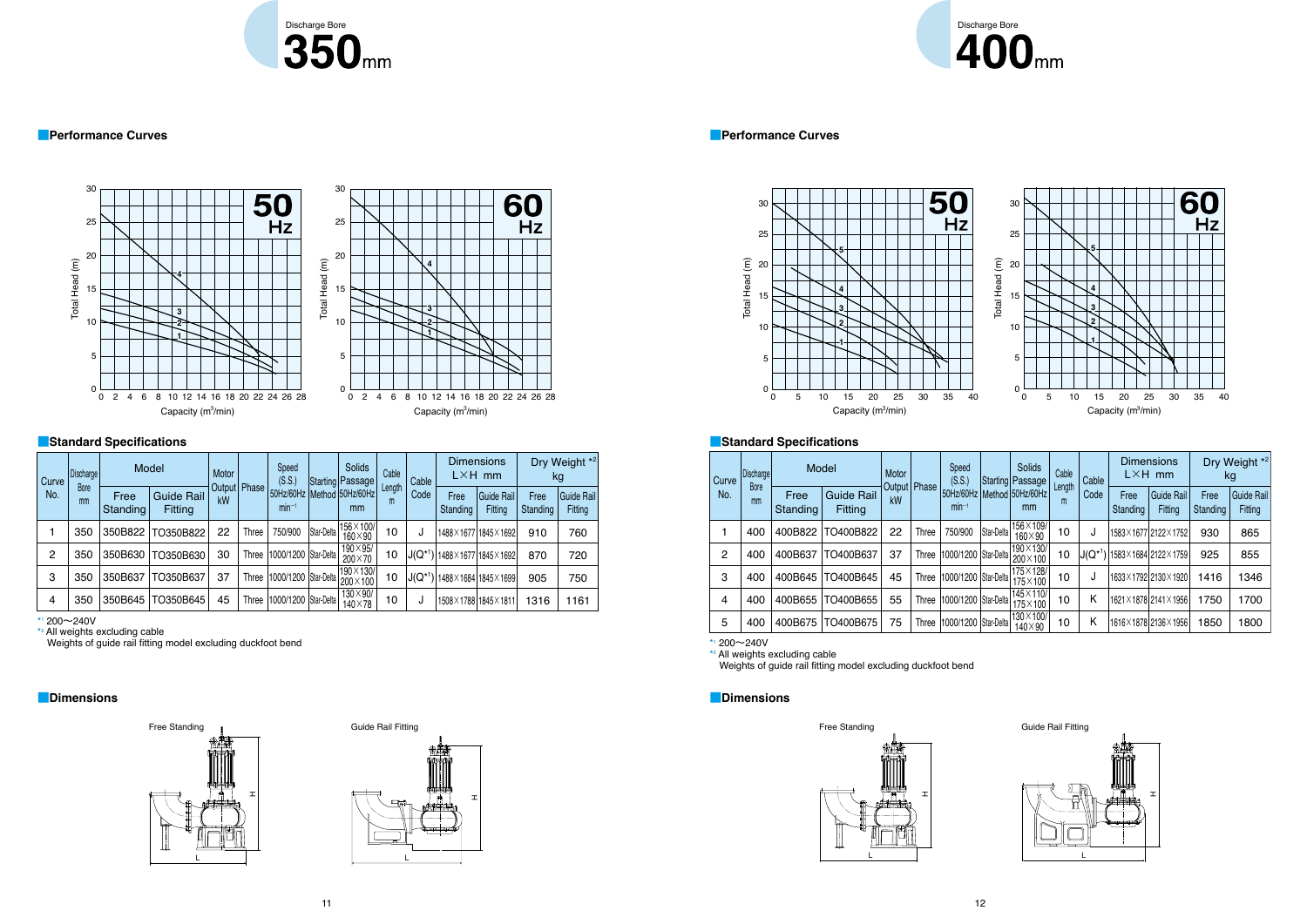



### ■**Dimensions**







| <b>Curve</b> | Discharge         |                  | Model                        | Motor                |              | Speed<br>(S.S.)         |            | <b>Solids</b><br>Starting   Passage | Cable       | Cable |                  | <b>Dimensions</b><br>$L \times H$ mm |                  | Dry Weight*<br>kg            |           |
|--------------|-------------------|------------------|------------------------------|----------------------|--------------|-------------------------|------------|-------------------------------------|-------------|-------|------------------|--------------------------------------|------------------|------------------------------|-----------|
| No.          | <b>Bore</b><br>mm | Free<br>Standing | <b>Guide Rail</b><br>Fitting | Output   Phase<br>kW |              | 50Hz/60Hz<br>$min^{-1}$ |            | Method 50Hz/60Hz<br>mm              | Length<br>m | Code  | Free<br>Standing | Guide Rail<br>Fitting                | Free<br>Standing | <b>Guide Rail</b><br>Fitting | Frequency |
|              | 500               | 500B1037         | TO500B1037                   | 37                   | <b>Three</b> | $600$ /                 |            | Star-Delta   225 × 100              | 10          | Κ     |                  | 2073×2081 2622×2183                  | 2050             | 1950                         | 50Hz only |
| 2            | 500               | 500B1237         | TO500B1237                   | 37                   | <b>Three</b> | -/600                   |            | Star-Delta   225 × 100              | 10          | Κ     |                  | 2073×2081 2622×2183                  | 2050             | 1950                         | 60Hz only |
| 3            | 500               | 500B855          | TO500B855                    | 55                   | <b>Three</b> | 750/900                 | Star-Delta | 175×140/<br>$175\times80$           | 10          | Κ     |                  | 2111×2077 2660×2225                  | 2150             | 2050                         | 50Hz/60Hz |
| 4            | 500               | 500B675          | TO500B675                    | 75                   | <b>Three</b> | 1000/1200               | Star-Delta | 130×120/<br>130×100                 | 10          | Κ     |                  | 2263×1987 2812×2152                  | 2150             | 2050                         | 50Hz/60Hz |
| 5            | 500               | 500B875          | TO500B875                    | 75                   | <b>Three</b> | $-1900$                 | Star-Delta | 190×80                              | 10          | Κ     |                  | 2150×2694 2700×2644                  | 2550             | 2450                         | 60Hz only |

■ Performance Curves ■ Performance Curves ■ Performance Curves ■ Performance Curves ■ Performance Curves ■ Performance Curves ■ Performance Curves ■ Performance Curves ■ Performance Curves ■ Performance Curves ■ Performan



| kg | Weight*               |           | <b>Curve</b> | Discharge         |                  | Model                               | Motor |              | Speed<br>(S.S.)         |                             | Solids                                   | Cable       | Cable | <b>Dimensions</b>   | $L \times H$ mm       | kg               | Dry Weight*                  |           |
|----|-----------------------|-----------|--------------|-------------------|------------------|-------------------------------------|-------|--------------|-------------------------|-----------------------------|------------------------------------------|-------------|-------|---------------------|-----------------------|------------------|------------------------------|-----------|
|    | Guide Rail<br>Fitting | Frequency | No.          | <b>Bore</b><br>mm | Free<br>Standing | <b>Guide Rail</b><br><b>Fitting</b> | kW    | Output Phase | 50Hz/60Hz<br>$min^{-1}$ | Method                      | Starting   Passage  <br>mm               | Length<br>m | Code  | Free<br>Standing    | Guide Rail<br>Fitting | Free<br>Standing | Guide Rail<br><b>Fitting</b> | Frequency |
|    | 1950                  | 50Hz only |              | 600               | 600B1845         | TO600B1845                          | 45    | Three        | $-$ /400                | Star-Delta                  | 280×90                                   | 10          | K.    | 2522×3100 3062×3100 |                       | 5000             | 5200                         | 60Hz only |
|    | 1950                  | 60Hz only | 2            | 600               | 600B1255         | TO600B1255                          | 55    | Three        | $500$ /                 |                             | Star-Delta   220 × 100                   | 10          | K.    | 2522×3100 3062×3100 |                       | 3150             | 3350                         | 50Hz only |
|    | 2050                  | 50Hz/60Hz | 3            | 600               | 600B1455         | TO600B1455                          | 55    | Three        |                         |                             | $-$ /514   Star-Delta   220 $\times$ 100 | 10          | K.    |                     | 2522×3100 3062×3100   | 3150             | 3350                         | 60Hz only |
|    | 2050                  | 50Hz/60Hz | 4            | 600               | 600B1085         | TO600B1085                          | 85    | Three        | $600$ /                 | Star-Delta                  | $210\times85$                            | 10          | K.    |                     | 2468×3100 3008×3100   | 3100             | 3300                         | 50Hz only |
|    | 2450                  | 60Hz only | 5            | 600               | 600B1285         | TO600B1285                          | 85    | Three        |                         | -/600   Star-Delta          | $210\times85$                            | 10          | Κ     | 2468×3100 3008×3100 |                       | 3100             | 3300                         | 60Hz only |
|    |                       |           | 6            | 700               | 700B1265         | TO700B1265                          | 65    | Three        | 500                     | Star-Delta                  | $300\times85$                            | 10          | K.    |                     | 2840×3560 3440×3660   | 4000             | 4400                         | 50Hz only |
|    |                       |           | 7            | 700               | 700B1465         | TO700B1465                          | 65    | <b>Three</b> |                         | $-$ /514 $ Star\$ Delta $ $ | $300\times85$                            | 10          | K.    | 2840×3560 3440×3660 |                       | 4000             | 4400                         | 60Hz only |
|    |                       |           | 8            | 700               | 700B1275         | TO700B1275                          | 75    | <b>Three</b> | $500$ /                 | Star-Delta                  | $300\times85$                            | 10          | K.    | 2840×3560 3440×3660 |                       | 4200             | 4600                         | 50Hz only |
|    |                       |           | 9            | 700               | 700B1475         | TO700B1475                          | 75    | Three        |                         | $-$ /514 $ Star-Delta $     | $300\times85$                            | 10          | Κ     | 2840×3560 3440×3660 |                       | 4200             | 4600                         | 60Hz only |
|    |                       |           | 10           | 800               | 800B1290         | TO800B1290                          | 90    | Three        | $500$ /-                | Star-Delta                  | $300\times90$                            | 10          |       | 3053×3790 3623×3790 |                       | 5600             | 5800                         | 50Hz only |
|    |                       |           | 11           | 800               | 800B1490         | TO800B1490                          | 90    | Three        |                         | -/514   Star-Delta          | $300\times90$                            | 10          |       | 3053×3790 3623×3790 |                       | 5600             | 5800                         | 60Hz only |
|    |                       |           | 12           | 800               |                  | 800B14110   TO800B14110             | 110   | Three        | $428$ /                 | Star-Delta                  | $310\times90$                            | 10          |       | 3053×3790 3623×3790 |                       | 5800             | 6000                         | 50Hz only |
|    |                       |           | 13           | 800               |                  | 800B16110   TO800B16110             | 110   | Three        |                         | -/450   Star-Delta          | $310\times90$                            | 10          |       | 3053×3790 3623×3790 |                       | 5800             | 6000                         | 60Hz only |







**5**



### ■**Standard Specifications** ■**Standard Specifications**

\* All weights excluding cable

Weights of guide rail fitting model excluding duckfoot bend

\* All weights excluding cable

Weights of guide rail fitting model excluding duckfoot bend

## Discharge Bore<br> **COO**. 700. 000